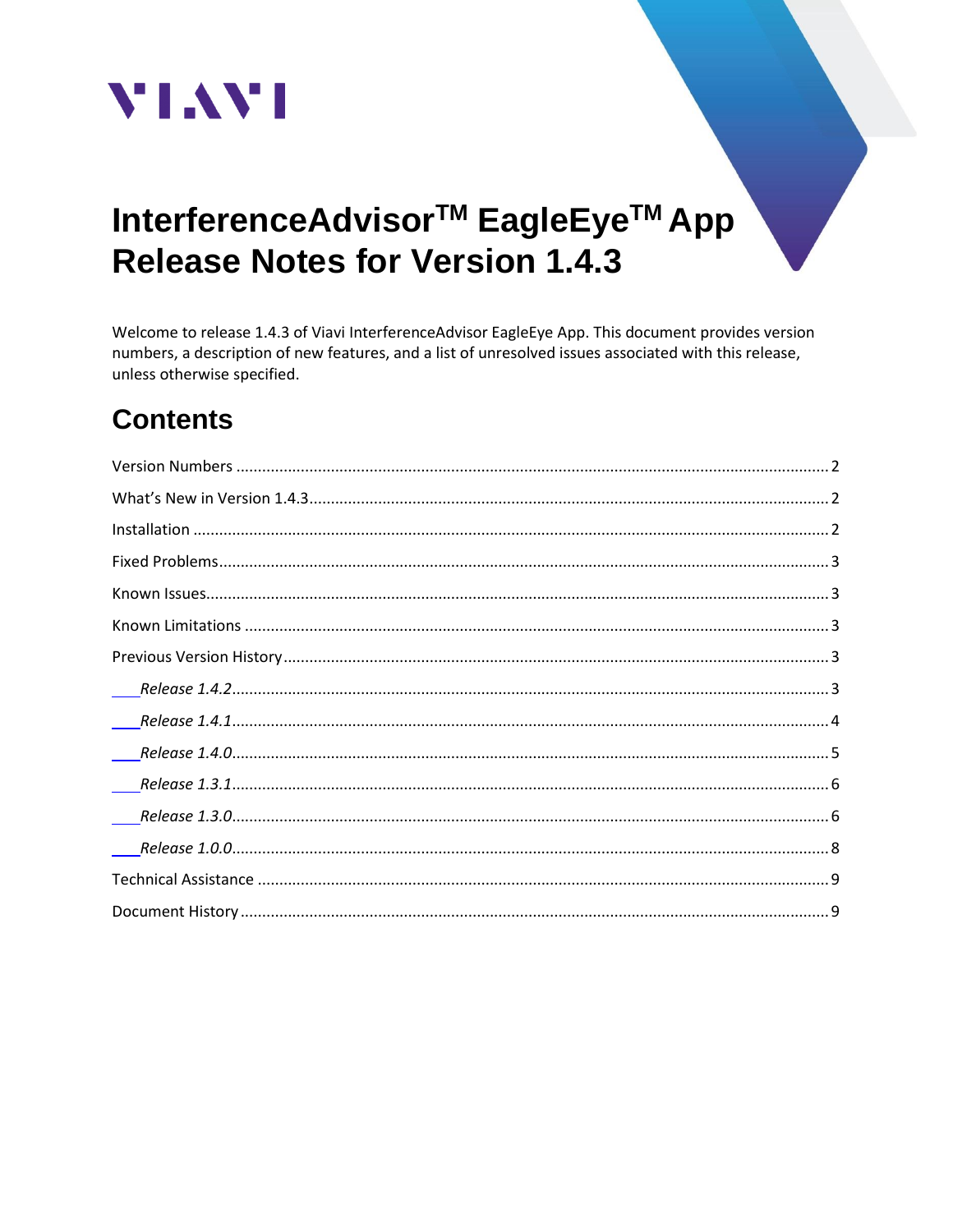## <span id="page-1-0"></span>**Version Numbers**

The following table lists the versions of related VIAVI hardware and/or software that can be used in conjunction with this release for InterferenceAdvisor EagleEye App.

#### **Software Application Version Configuration**

| <b>FagleFve</b><br>⊥.⊤.J<br>$-97 - -$ |  |
|---------------------------------------|--|
|                                       |  |

#### **Compatible CellAdvisor Firmware Version**

<span id="page-1-1"></span>JD780A, JD780B, or JD740B series | 3.100.032 or higher

## **What's New in Version 1.4.3**

■ Support of new display resolution (2560 x 1600 pixels) of Samsung Galaxy Tab S4

## <span id="page-1-2"></span>**Installation**

- Online update is enabled with the following procedures:
	- o Run the EagleEye app.
	- o Go to **Settings**.
	- o Tap **About EagleEye**.
	- o Tap the **SOFTWARE UPDATE** button.

#### **System requirement**

- Android tablet (Samsung Galaxy Tab S2 or S3 9.7" and S4 10.5", Android version 8.0 or higher) with the EagleEye app installed
- CellAdvisor JD780A, JD780B, or JD740B series (3.090.032 or higher) with the following options installed:
	- o Option #011 Interference Analyzer (required)
	- $\circ$  Option #010 GPS receiver and antenna (optional but required for gated sweep mode)
	- o Option #016 Wi-Fi connectivity (optional for USB communication but required for Wi-Fi communication)
	- o Option #180 InterferenceAdvisor Mobile Basic (required)
- Omni antenna
- Wi-Fi connection via Access Point (AP)
- USBTMC connection via a Standard USB type A to type B cable and Micro USB Host OTG cable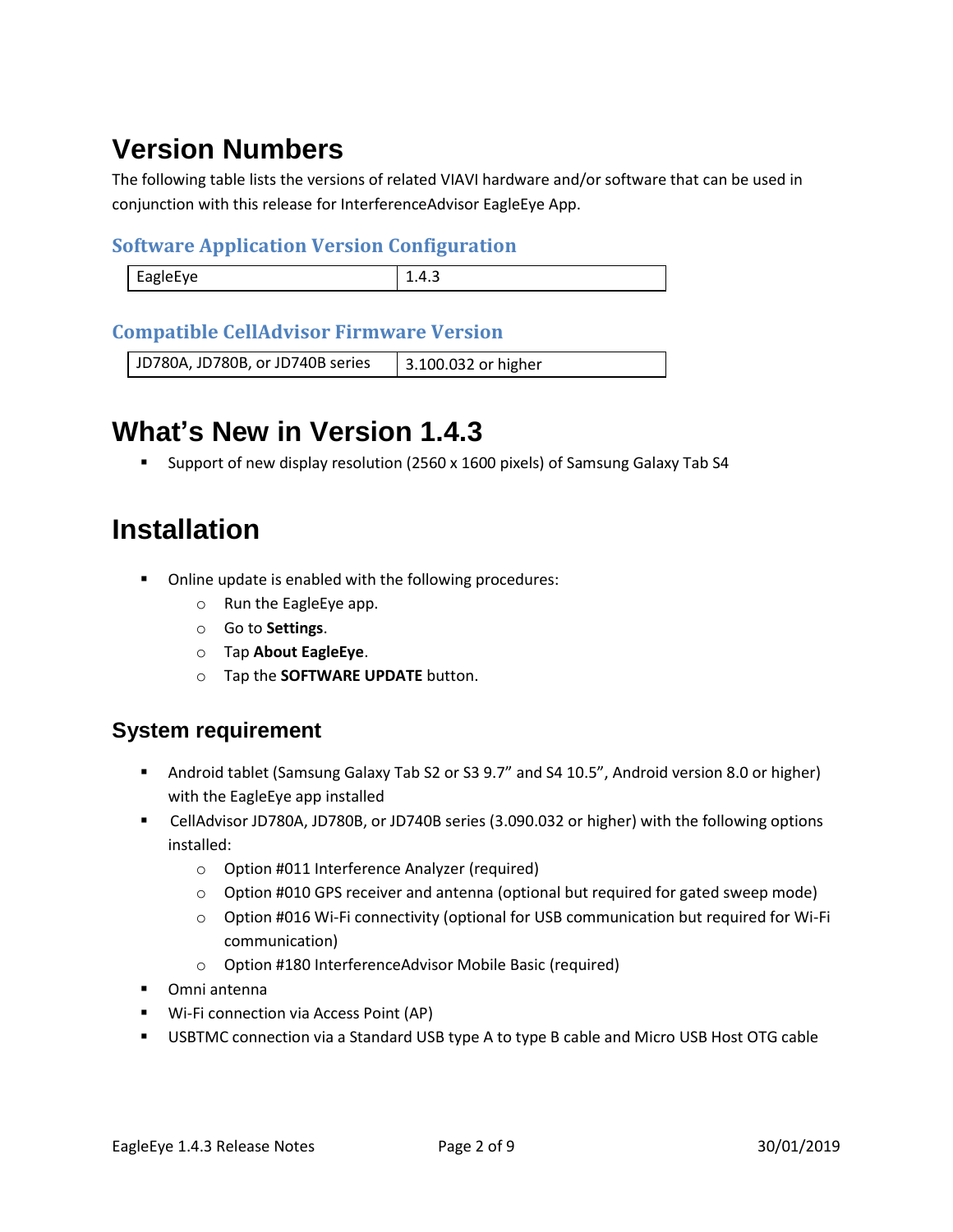## <span id="page-2-0"></span>**Fixed Problems**

**EXEL After creating a report file, could not open the saved file in .pdf** 

## <span id="page-2-1"></span>**Known Issues**

▪ None

## <span id="page-2-2"></span>**Known Limitations**

▪ None

### <span id="page-2-3"></span>**Previous Version History**

This section provides history of previous software versions.

### <span id="page-2-4"></span>*Release 1.4.2*

## **Version Numbers**

The following table lists the versions of related VIAVI hardware and/or software that can be used in conjunction with this release for InterferenceAdvisor EagleEye App.

#### **Software Application Version Configuration**

| EagleEye | .<br>$\cdot$ $\cdot$ $\cdot$ $\cdot$ |
|----------|--------------------------------------|
|          |                                      |

#### **Compatible CellAdvisor Firmware Version**

JD780A, JD780B, or JD740B series | 3.090.032 or higher

## **What's New in Version 1.4.2**

▪ None

### **Problems**

- Crash on the spectrum view inside the replay mode
- License validation error on a registered tablet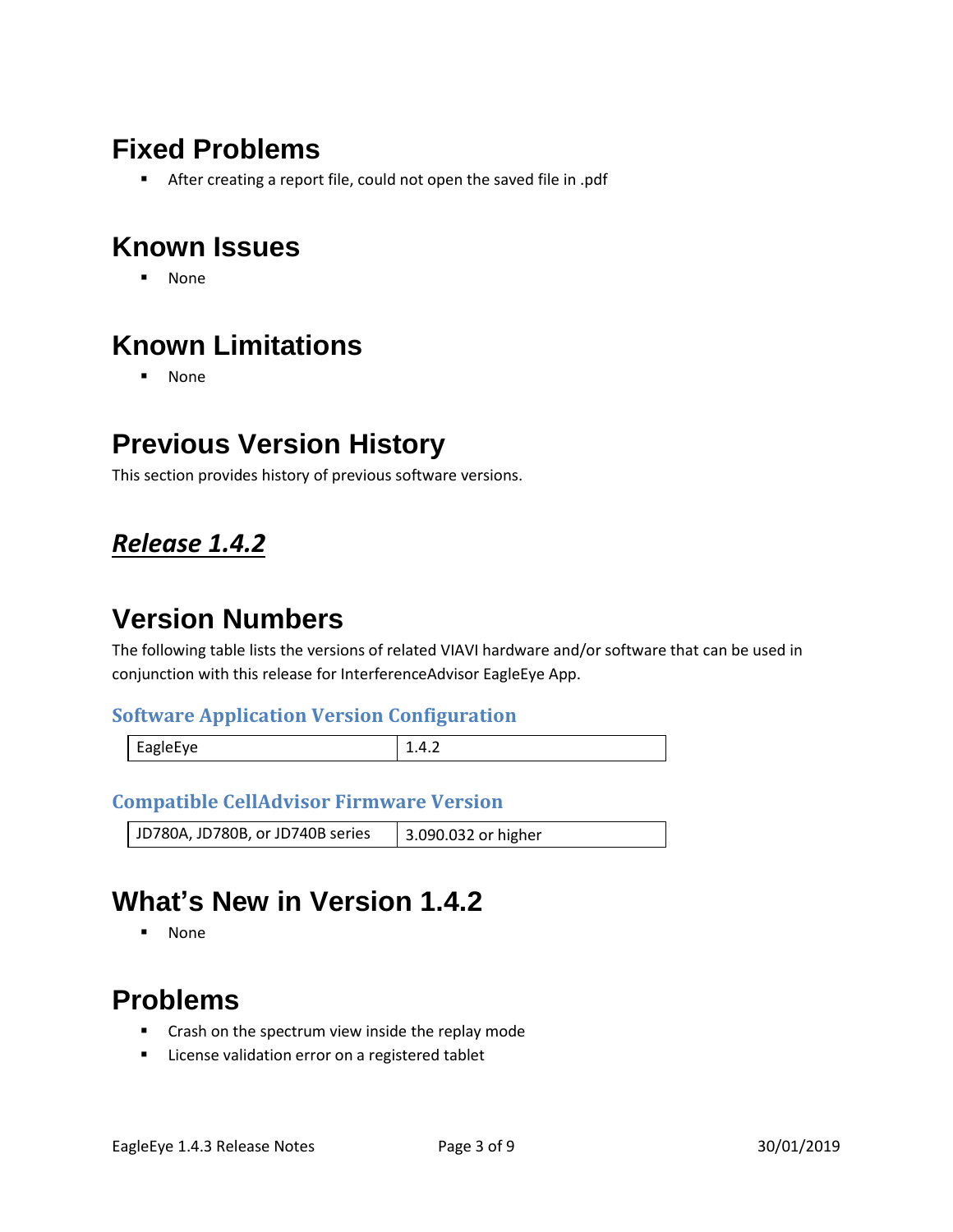## **Known Issues Fixed**

▪ None

## **Known Limitations**

▪ None

### <span id="page-3-0"></span>*Release 1.4.1*

## **Version Numbers**

The following table lists the versions of related VIAVI hardware and/or software that can be used in conjunction with this release for InterferenceAdvisor EagleEye App.

#### **Software Application Version Configuration**

| $\overline{ }$<br>.<br>н.<br><b>AUIPFVE</b><br>-- | ---- |
|---------------------------------------------------|------|
|                                                   |      |

#### **Compatible CellAdvisor Firmware Version**

JD780A, JD780B, or JD740B series 3.090.032 or higher

## **What's New in Version 1.4.1**

**■** Timestamp added to the breadcrumb details in the Map view and the History

## **Fixed Problems**

- Offline Map Downloader
	- o Improved to load the world map when going to the offline map downloader
	- o Changed to go to my location when the 'my location' icon is tapped once
	- $\circ$  Changed to load a map area initially based on the current location for a first-time user
- For users in China only Fixed the GPS lock problem with OpenStreetMap. It requires the language setting set to Chinese to have the GPS work properly.

## **Known Issues**

**None**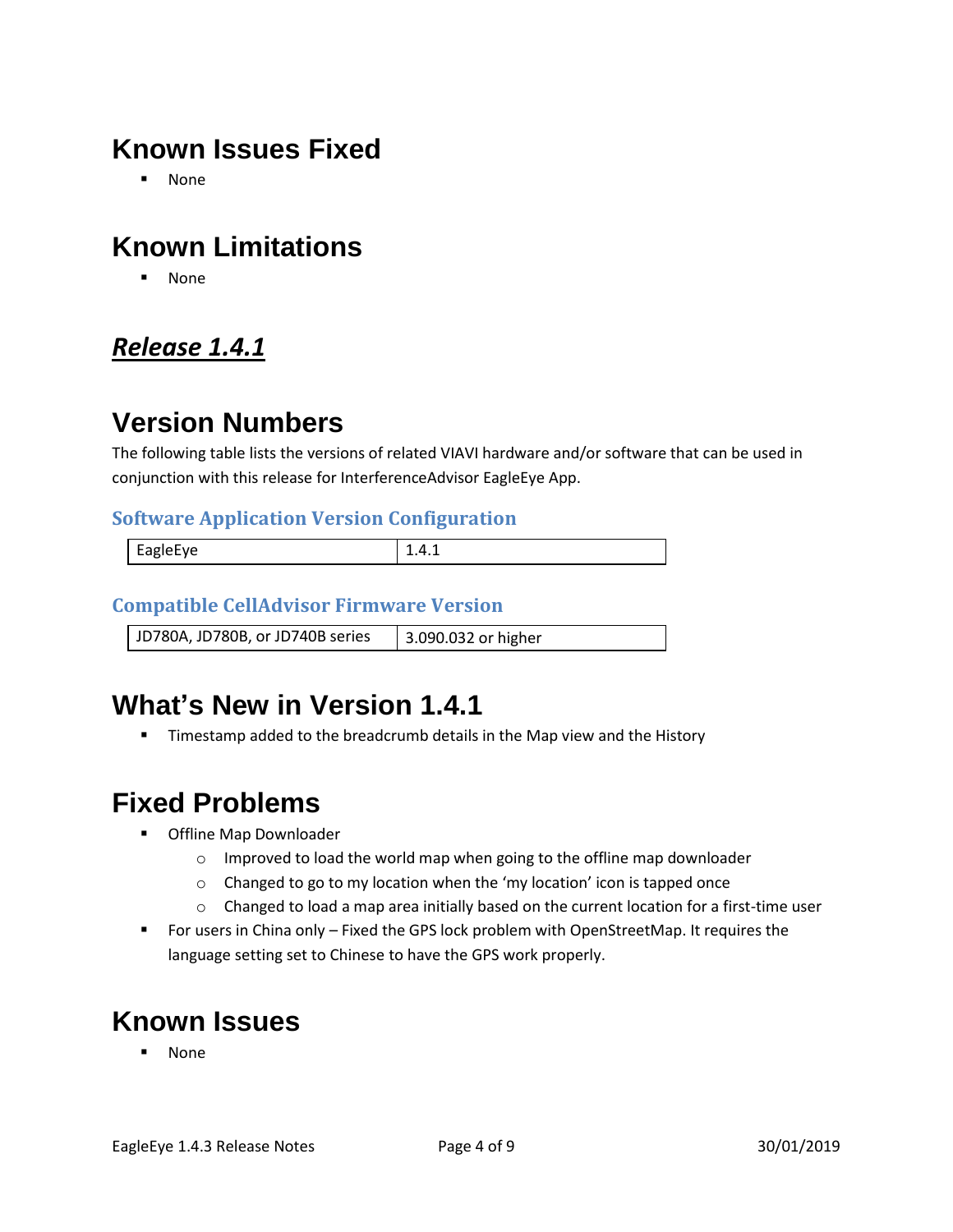## **Known Limitations**

▪ None

### <span id="page-4-0"></span>*Release 1.4.0*

## **Version Numbers**

The following table lists the versions of related VIAVI hardware and/or software that can be used in conjunction with this release for InterferenceAdvisor EagleEye App.

#### **Software Application Version Configuration**

| <b>FagleFve</b><br>$\sim$<br>$\sim$ $\sim$ | $\cdots$<br>______ |
|--------------------------------------------|--------------------|

#### **Compatible CellAdvisor Firmware Version**

JD780A, JD780B, or JD740B series | 3.090.032 or higher

### **What's New in Version 1.4.0**

- New enhancement release of software application with the following features:
	- o Supportability of OpenStreetMap and offline maps
	- o Autosave of trace data and screenshots
	- o Display of warning message at the start of the EagleEye app
	- o Software update without connecting to a CellAdvisor
	- o Addition of the spectrum 'Hold' button to pause/resume the trace update
	- o Touch screen lock when driving
	- o Language in Chinese

### **Fixed Problems**

▪ None

### **Known Issues**

▪ None

## **Known Limitations**

▪ None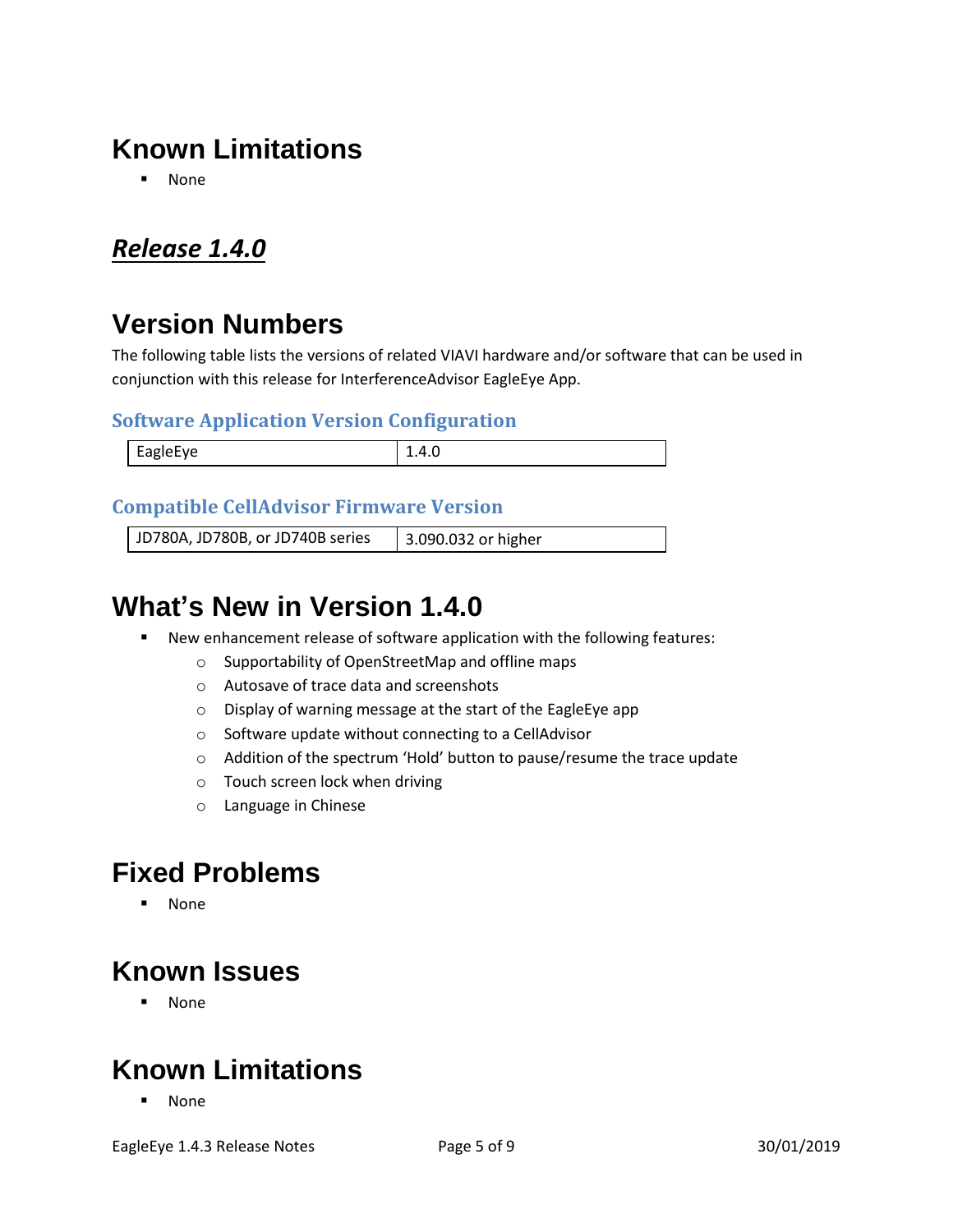### <span id="page-5-0"></span>*Release 1.3.1*

### **Version Numbers**

The following table lists the versions of related VIAVI hardware and/or software that can be used in conjunction with this release for InterferenceAdvisor EagleEye App.

#### **Software Application Version Configuration**

|          | - |
|----------|---|
| EagleEye |   |

#### **Compatible CellAdvisor Firmware Version**

| JD780A, JD780B, or JD740B series | 3.065.447, 3.066.047, 3.070.041 |
|----------------------------------|---------------------------------|
|                                  | and later                       |

### **What's New in Version 1.3.1**

- New enhancement release of software application with the following features:
	- o If there is no server response, users can still use the EagleEye app without closing it.

## **Fixed Problems**

▪ None

## **Known Issues**

▪ None

## **Known Limitations**

▪ None

#### <span id="page-5-1"></span>*Release 1.3.0*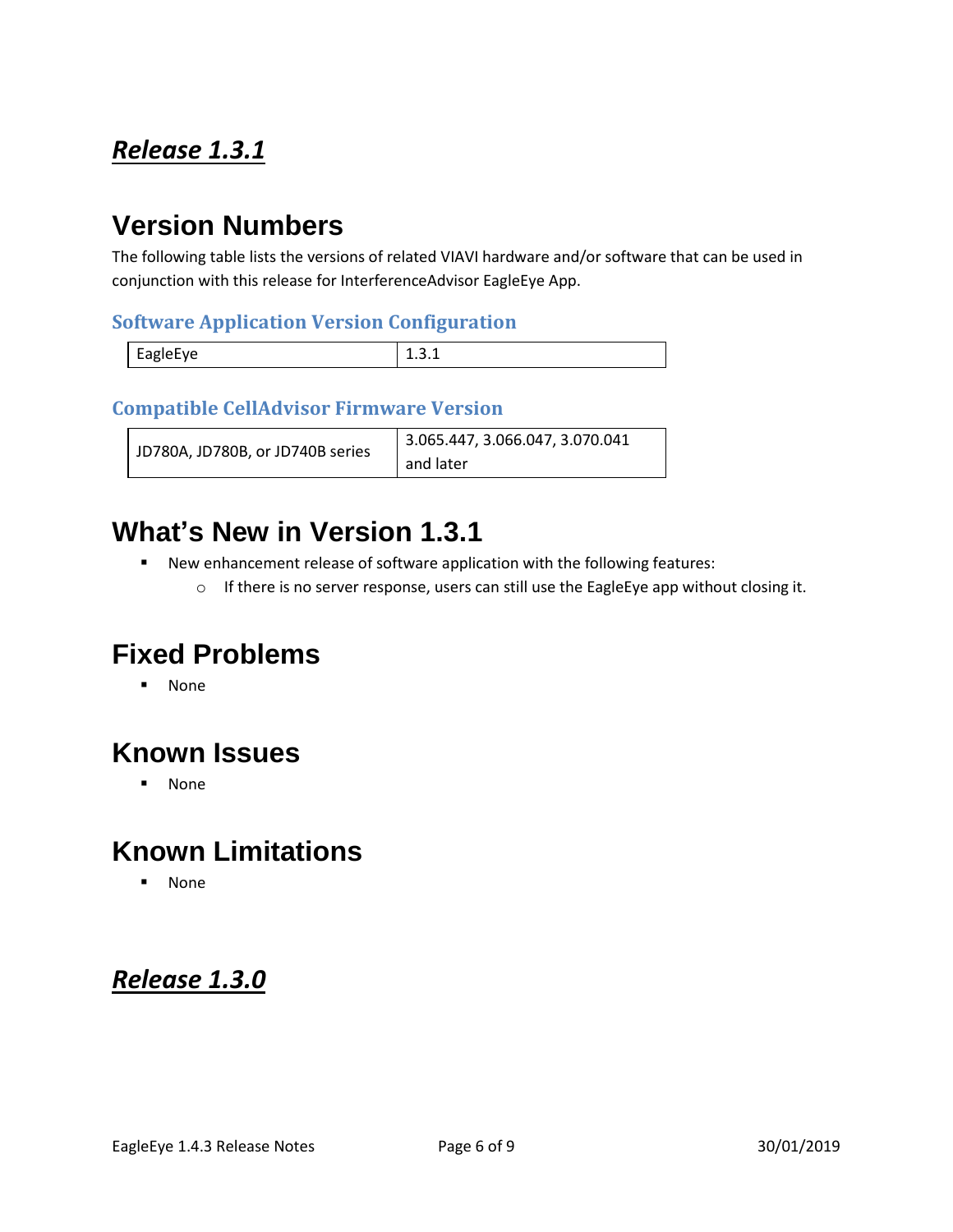## **Version Numbers**

The following table lists the versions of related VIAVI hardware and/or software that can be used in conjunction with this release for InterferenceAdvisor EagleEye App.

#### **Software Application Version Configuration**

| <b>FagleFve</b><br><br>. |  |
|--------------------------|--|
|                          |  |

#### **Compatible CellAdvisor Firmware Version**

```
JD780A, JD780B, or JD740B series
                         3.065.447, 3.066.047, 3.070.041 
                         and later
```
## **What's New in Version 1.3.0**

- New enhancement release of software application with the following features:
	- o Mini spectrogram on the map view (real time)
	- o Enable a marker to easily set and move to a designated frequency
	- $\circ$  Sensitivity mode to support a quick move to an optimized mode based on pre-defined settings (shortcut)
	- o Sweep mode control between Fast and Normal
	- o Enable tracking settings
	- $\circ$  Enable peak power bandwidth setting so that users can set peak power bandwidth to be included on location estimation within the span
	- o Enable a voice prompt repeatedly after the first estimation
	- o Add a hide and show menu
	- o Add s shortcut to show satellite view
	- o Alarm sound control for spectrum limit alarm and/or map view alarm
	- o Improve usability to quickly access and/or change configurations.
	- o Spectrum information display (RBW, Atten, Preamp)
	- $\circ$  Add channel power bandwidth setting values on the spectrum display (Mini spectrum, Spectrum, Spectrum Control)
	- o Match the color set in a map view and a history view
	- o USBTMC communication
	- o Support gated sweep setting for TDD interference hunting
	- o License activation control
	- o Logging with power history graph

## **Fixed Problems**

**None**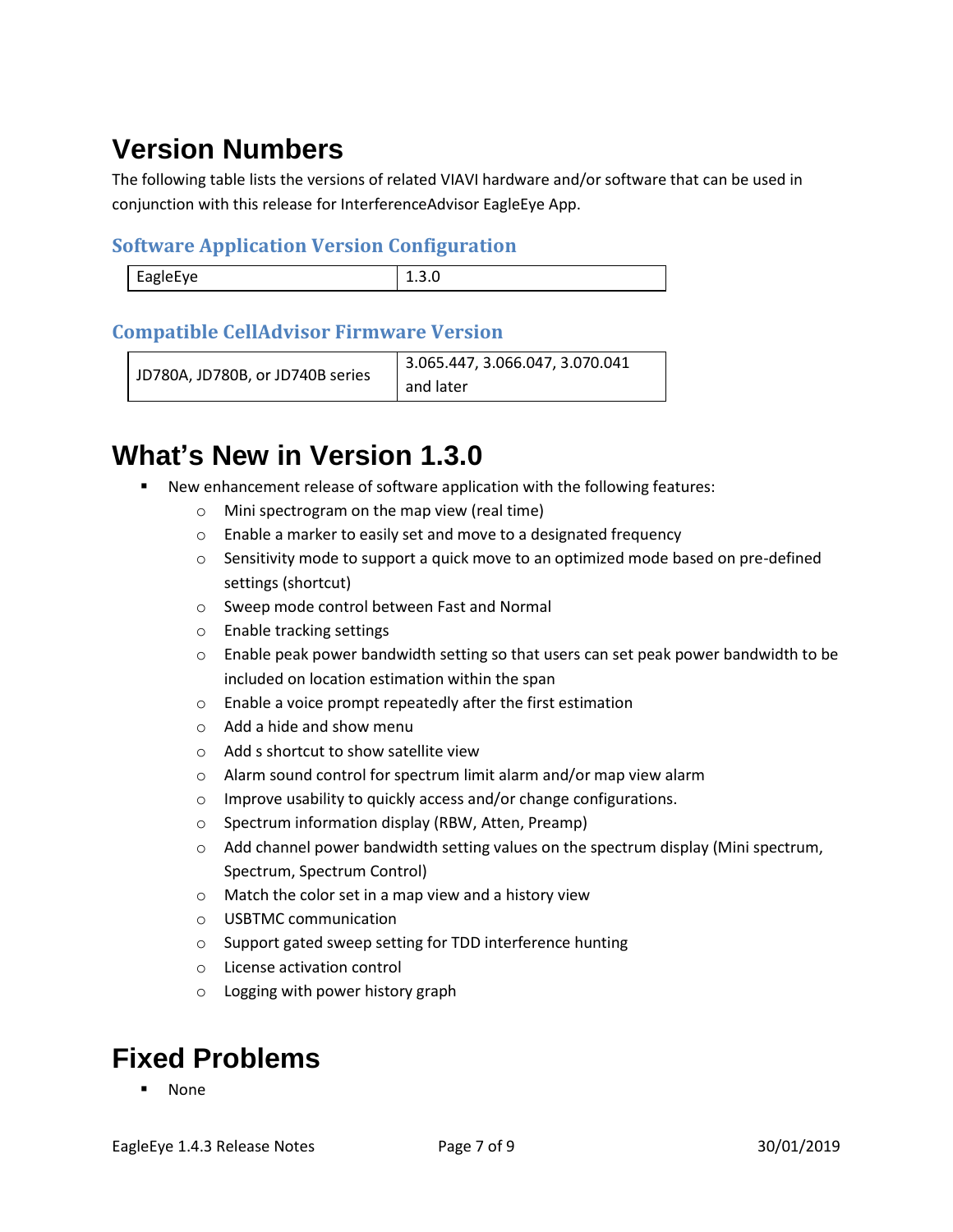## **Known Issues**

▪ None

## **Known Limitations**

▪ None

### <span id="page-7-0"></span>*Release 1.0.0*

### **Version Numbers**

The following table lists the versions of related VIAVI hardware and/or software that can be used in conjunction with this release for InterferenceAdvisor EagleEye App.

#### **Software Application Version Configuration**

| EagleEye | -.v.v |
|----------|-------|
|          |       |

#### **Compatible CellAdvisor Firmware Version**

JD780A, JD780B, or JD740B series  $\parallel$  3.061.xxx and later

## **What's New in Version 1.0.0**

- **EXECT:** First release of software application with the following features:
	- o Visualize received signal strength on the roads
	- o Indicate suspected area of interference onto map
	- o Directions and navigations
	- o Spectrum control and display

### **Fixed Problems**

▪ None

## **Known Issues**

▪ None